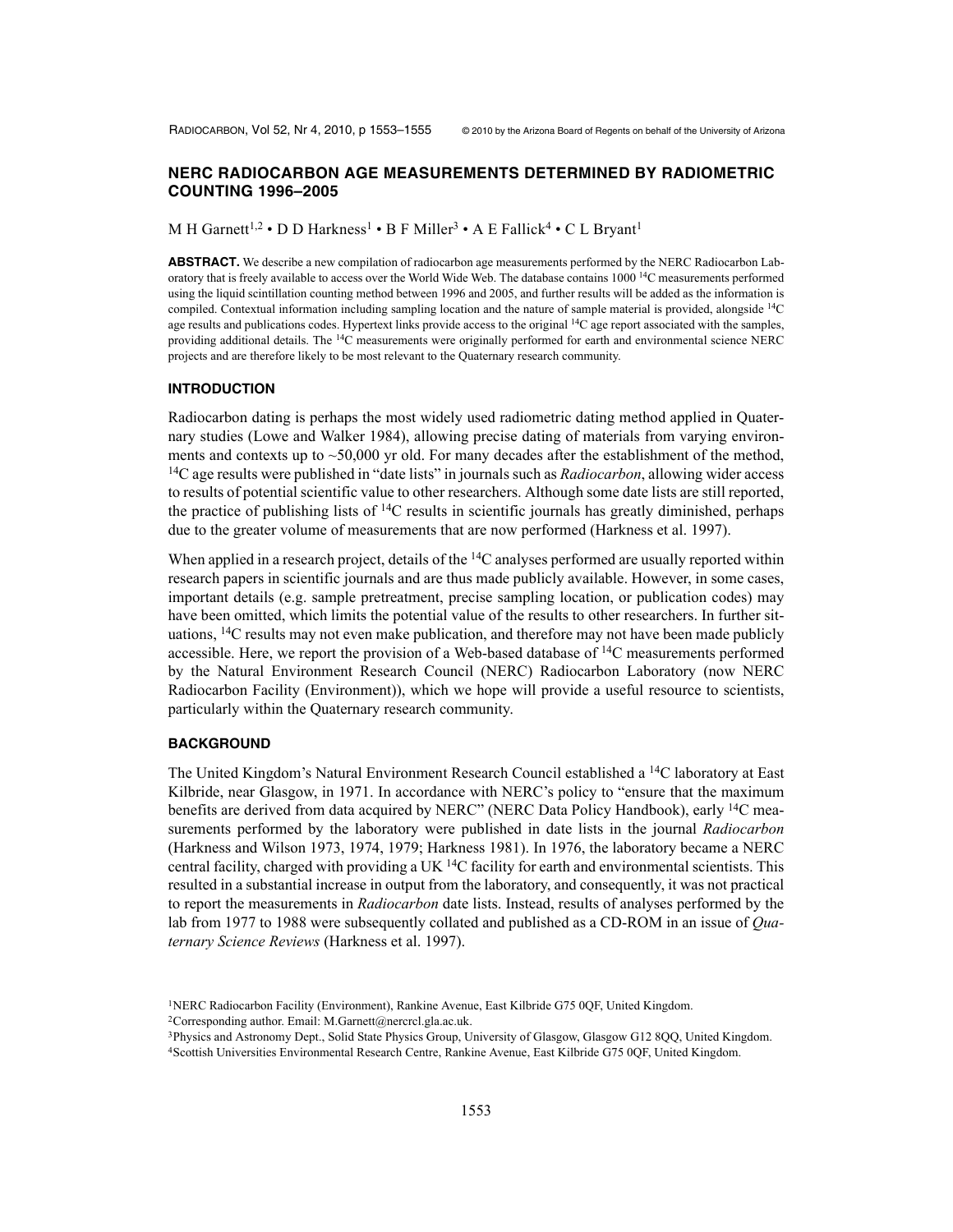### 1554 *M H Garnett et al.*

Over the last 2 decades, the output of  ${}^{14}C$  results from the laboratory has further increased, from a few hundred analyses per year to well over a thousand sample age measurements annually. This increase in analyses has largely been facilitated by technological advances. In the 1970s and 1980s, all  $^{14}$ C measurements by the lab were performed by liquid scintillation counting; however, from the 1990s measurements were increasingly made using accelerator mass spectrometry (AMS). 14C measurement using liquid scintillation counting ceased at the laboratory in 2005 after the establishment of the AMS at the Scottish Universities Environmental Research Centre (SUERC), host institution of the NERC Radiocarbon Facility (Environment).

Although many papers have been published utilizing and reporting  $14C$  measurements performed by the NERC Radiocarbon Laboratory (see http://www.gla.ac.uk/nercrcl/Publications\_new.htm) over the last few decades, no compendium of the laboratory's 14C analyses has been produced to include the results of measurements performed since 1988. Thus, many  $14C$  measurements that are of potential scientific value to other researchers have not been made publicly available, while those that have been published are scattered across the scientific literature. In view of this, to maximize the scientific value of all NERC-sponsored  $^{14}$ C analyses performed by the laboratory, we aim to produce a centralized database of the  ${}^{14}C$  measurements that is freely and conveniently accessible via the World Wide Web. Towards this end, we have now made available results of  $1000<sup>14</sup>C$  analyses performed by the laboratory using the liquid scintillation method between 1996 and 2005. It is planned that further results, including those performed using AMS, will also be made available in the future.

# **ACCESSING THE DATABASE OF RADIOCARBON RESULTS**

The main component of the database of  $14C$  results and associated information is provided as a spreadsheet that can be downloaded from the laboratory's Web site (http://www.gla.ac.uk/nercrcl/ results.htm). The spreadsheet contains contextual information such as sampling location and the nature of material analyzed, as well as  $^{14}C$  age results and publication codes. We chose to present these data in a spreadsheet since it is a format that is simple and convenient to use, while also being easily searchable. Instructions on how to download the spreadsheet are provided on the Web site.

The spreadsheet can be stored locally on a user's computer, and will provide most of the information that potential users of the results will require. However, each sample record is accompanied by a hypertext link that provides access, again via the Web, to the original <sup>14</sup>C age report. It is recommended that users consult the age report since it contains important details that are not included on the spreadsheet, such as laboratory pretreatment of the samples. For convenience, age reports are provided in the widely used PDF format.

As well as the database of  $14C$  age results and associated sample details, the spreadsheet contains additional information stored on separate sheets. One sheet provides a description of the data fields in the main database. Of particular note is the "Project number," which is a unique reference associated with the original project for which the <sup>14</sup>C determinations were made. Using the Project number, users can search a list of publications, provided on a further sheet in the spreadsheet file, to see if any of the results from the project have been previously published. A fourth sheet of the spreadsheet file provides a simple summary of the sampling location for the set of  $1000$  <sup>14</sup>C samples, indicating that the samples have been grouped into 28 different locations, from across 5 continents.

# **MEASUREMENT DETAILS AND DEFINITIONS OF REPORTED RESULTS**

All <sup>14</sup>C measurements reported in the current database were determined by radiometric counting of beta emissions (from 14C decay) by liquid scintillation counting of benzene synthesized from carbon